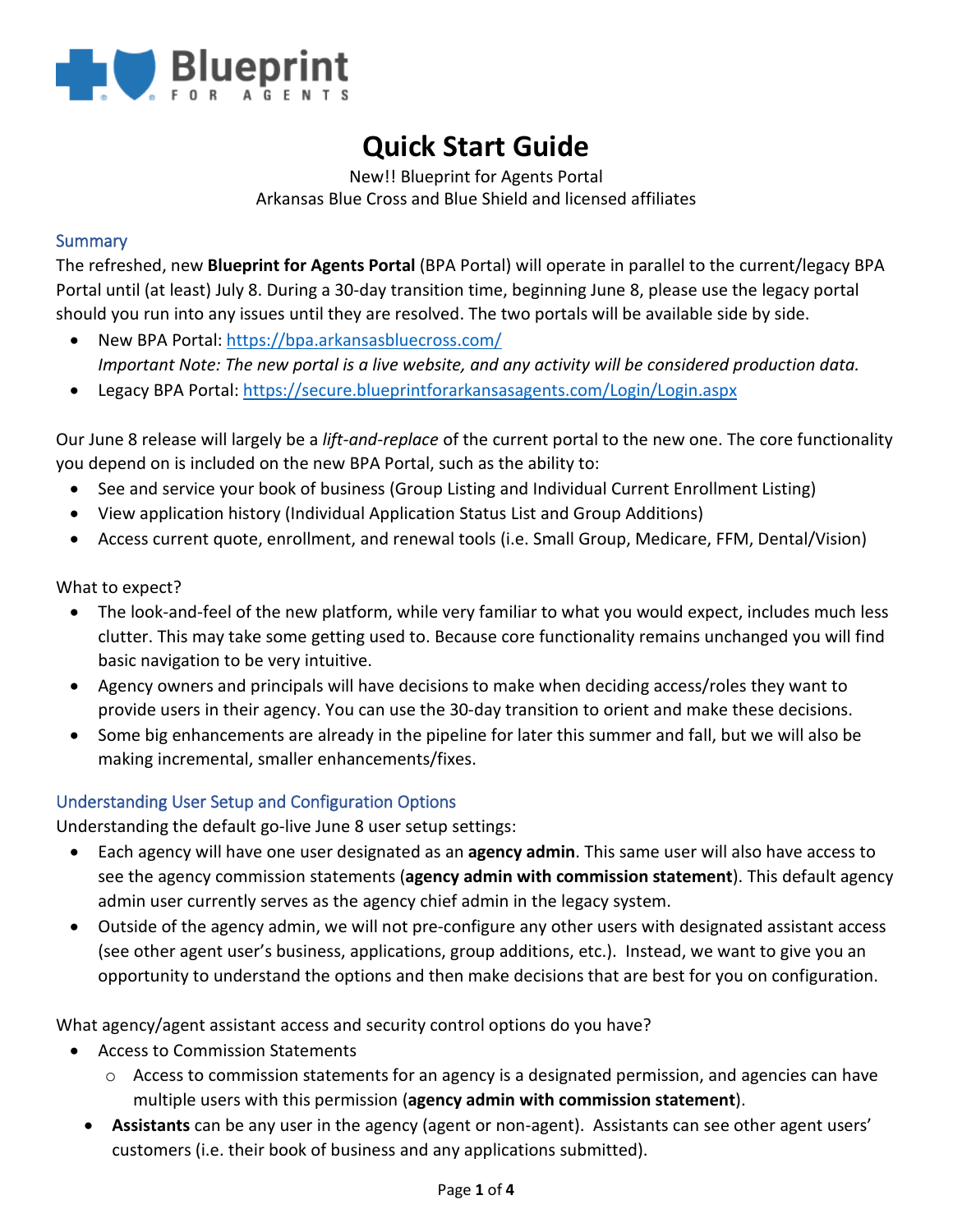

- $\circ$  The system does not support assistants submitting quotes and enrollments on behalf of another user, though we're reviewing and considering this as a future feature.
- o There are two options when deciding how to delegate assistant access:
	- Option 1: Individually designate users within the agency as assistants for **specific** users. This gives you the ability to be selective. This is a self-service feature for any user with agency admin access. Navigate to Agency Tab > Assistant Relation Tab
	- Option 2: Delegate users as agency admins *without* access to commission statements. This gives the designated user assistant access to all users.
		- This is not a self-service feature. You must submit a request for this through a case or by emailing your product representative.

*Note: Agency admin users are not listed on the assistant relation tab, as it is understood these users can see all agents in the agency.*

#### Cases

Cases are a new feature we are sharing in the initial release of the refreshed portal. A case is simply a unique inquiry that allows the user to securely communicate with their Arkansas Blue Cross team. Think emails but better. The same teams responding to your emails will be responding and updating any cases you submit. Submitting cases is intuitive, but we will share a few important notes and tips.

## What are the different case types?

Different case types are available in different areas of the site. While we have a *no wrong door policy* and will route your case appropriately behind-the-scenes, we can work more efficiently for you if you take note of different case types and their intended function.

- General Inquiry Case
	- o Location: Accessed by selecting the "Need Help?" tab in the new BPA Portal
	- o Intended Function: Submit a generic/general inquiry here, routing to either your Individual or Group team.
- Order Individual Marketing Materials
	- $\circ$  Location: Accessed on the Resources tab in the new BPA Portal
	- $\circ$  Intended Function: This replaces the Order Supplies functionality on the legacy BPA Portal. Orders are routed to your ABCBS Consumer Retail Markets (CRM) team to fill the request.
- Agency Tab (Broker Support and Agency Management) Cases
	- o Location: Accessed on the Agency tab in the new BPA Portal
	- $\circ$  Intended Function: Only agency admins have access to the Agency tab, and all cases submitted from this tab are routed to the Broker Support Team (Commissions and Agency Management Team). Inquiry types appropriate for this case type are commissions questions, requesting Agent/Agency contact info changes, requesting additional permissions for users, etc.
- Individual Membership Cases
	- o Location: Accessed only from an Individual tab > member plan detail page in the new BPA Portal
	- o Intended Function: Inquiries specific to a member/policy, requesting policy cancelation, mailing address change, autopay cancelation, etc.
- Individual Application Cases (accessed from an individual application plan detail page)
	- $\circ$  Location: Accessed from Individual tab > Application > application detail page in the new BPA Portal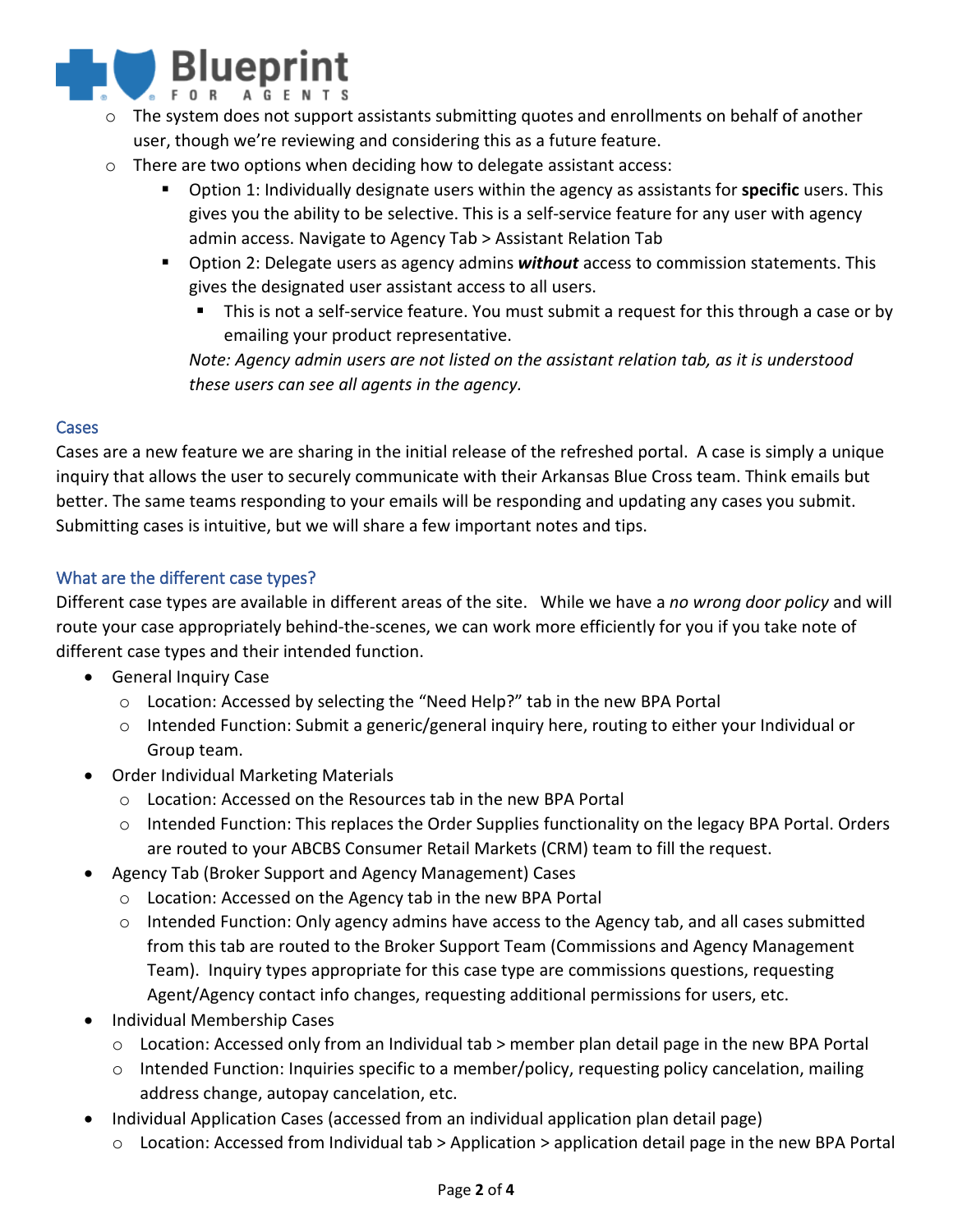

o Intended Function: Works just like Individual Membership Cases, but the specificity is at the Individual application level. Agents should use this type, accessed from the application detail page, when inquiries are specific to an application or enrollment.

## Sharing Attachments and Comments on Cases

- After submitting a case, you can securely share attachments with your ABCBS team.
	- $\circ$  Go to Cases tab, select the case, and then select Related. Uploading a secure attachment, with specific context for the attachment, has never been easier.
- Post comments to your ABCBS team with more information or request a status update.
	- $\circ$  Post a new comment on a case. Go to Cases tab, select the case and then select Related.
	- $\circ$  When you post a new comment, the ABCBS queue owner of your case will get a notification and respond accordingly.
- Your ABCBS team can also add a comment, and you will get an email notification letting you know a new comment has been made on your case.

# Small Group Renewal Quote Options – Important Information

- Starting with October 1 non-metallic renewals (released in July), those who choose to run options will have the ability to do so in the Total Enrollment Solution (TES) alongside metallic options. This will be the default and only option starting with October 1 renewals.
- Unfinished renewals already released to agents in the legacy BPA Portal will work just as they do today in legacy BPA Portal: Agents see their non-metallic renewals with an option to renew in TES.
- For dual-option renewals, the process is unchanged. Contact your broker rep for options.

## FAQs and Knowledge Tips

## **Q: I accessed the new portal onboarding link, but it says it has expired. What do I do?**

A: Go to the new [portal login page](https://bpa.arkansasbluecross.com/) and follow the Forgot Password steps.

## **Q: What is my username?**

A: Your username is the email address associated with your legacy BPA Portal account and add "+abcbs" before the @ symbol (e.g. **john.doe+abcbs@acme.com**). If you still have trouble, contact your ABCBS Agent Support Team for assistance.

## **Q: I am having system issues with the new BPA Portal, where do I report these?**

A: Contact your product or broker rep with system issues. In the meantime, use the legacy portal.

## **Q: How do I remove access of an agent user within my agency?**

A: Like today, our Broker Support Team will remove the appointment with your agency for these agent users. The agent will no longer be affiliated with your agency in the portal.

## **Q: How do I remove access of an agency admin user?**

A: You will need to submit a case (*preferred*) or you can email your product or broker rep.

## **Q: How do I remove access of an assistant?**

A: You can do this within the portal yourself, or you can email your ABCBS product or broker rep.